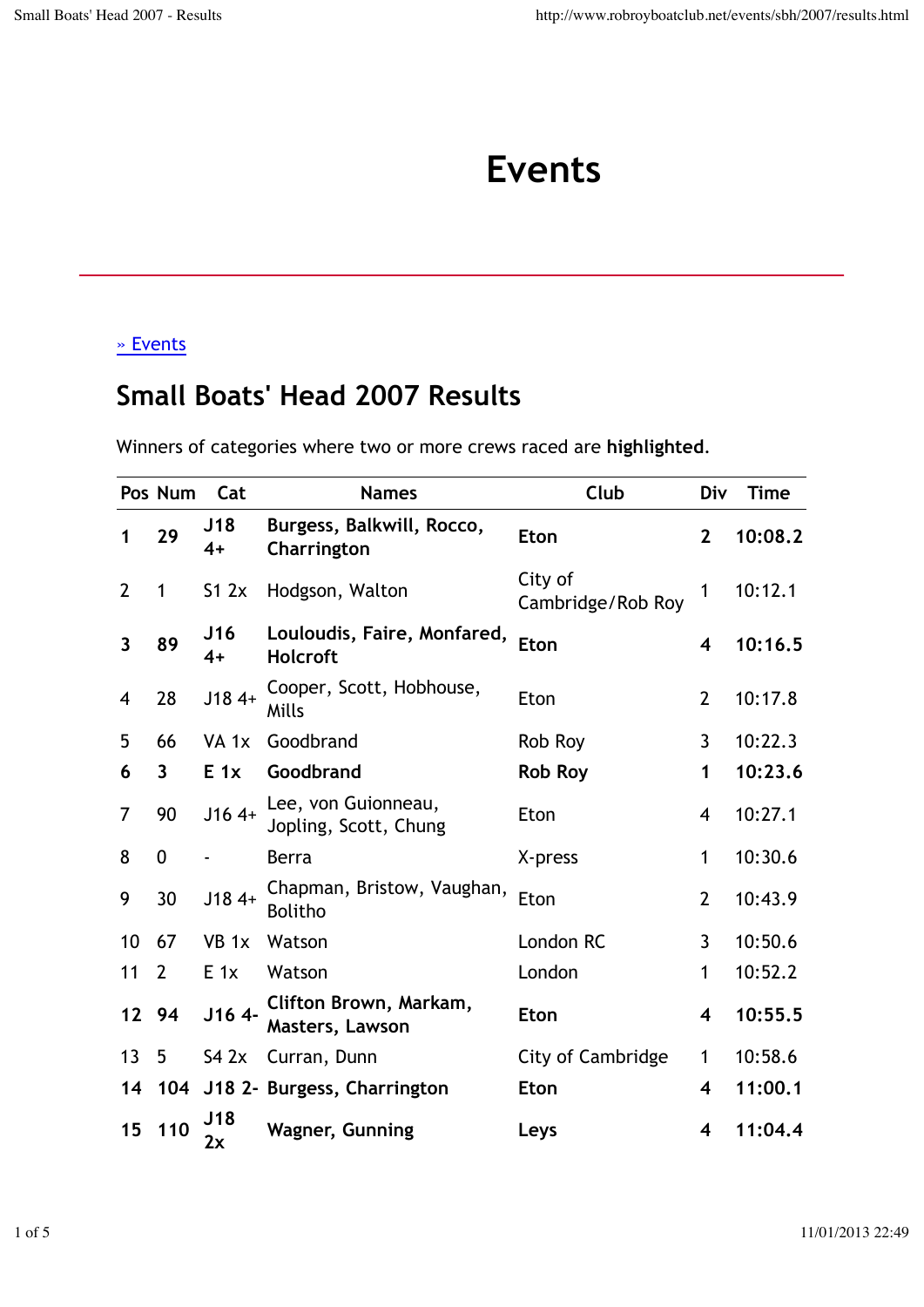| 16    | 7   |                  | J18 2x Benton, Wilson                              | Champion of the<br><b>Thames</b>  | 1              | 11:04.9 |
|-------|-----|------------------|----------------------------------------------------|-----------------------------------|----------------|---------|
| 17    | 11  | S41x             | Leonard                                            | Rob Roy                           | 1              | 11:09.0 |
| 18    | 93  | $J164 -$         | Scott, Jennngs, Benthall,<br>Hambro                | Eton                              | $\overline{4}$ | 11:10.3 |
| 19    | 107 |                  | J18 2- Cooper, Bolitho                             | Eton                              | $\overline{4}$ | 11:14.3 |
| 20    | 108 |                  | J18 2- Vaughan, Mills                              | Eton                              | $\overline{4}$ | 11:15.0 |
| 21    | 10  | S31x             | Oeffner                                            | Rob Roy                           | 1              | 11:15.9 |
| 22    | 92  | $J164 -$         | Tunnacliffe, Sutcliffe,<br>Christofferson, Essayan | Eton                              | $\overline{4}$ | 11:18.1 |
| 23    | 76  | N <sub>1x</sub>  | <b>Coker</b>                                       | <b>First and Third</b><br>Trinity | $\overline{3}$ | 11:21.1 |
| 24    | 139 | $\blacksquare$   |                                                    |                                   | $\mathbf 0$    | 11:23.9 |
| 25    | 68  | WS3<br>2x        | Nolan, Kunze                                       | Rob Roy                           | $\mathbf{3}$   | 11:25.9 |
| 26    | 43  |                  | J16 2- Monfared, Holcroft                          | <b>Eton</b>                       | $\mathbf{2}$   | 11:27.3 |
| 27 32 |     | J15<br>$4x+$     | Snowden, Letwin, Lyman,<br>Lorimer                 | <b>Eton</b>                       | $\mathbf{2}$   | 11:30.9 |
| 28    | 9   | S2 <sub>1x</sub> | Wyborn                                             | City of Cambridge                 | 1              | 11:34.6 |
| 29    | 44  | $J16$ 2-         | Jopling, Scott                                     | Eton                              | $\overline{2}$ | 11:37.4 |
| 30    | 112 |                  | J16 2x Miles, Heathcote                            | Leys                              | 4              | 11:39.4 |
| 31    | 16  | N <sub>1x</sub>  | Wilkins                                            | Rob Roy                           | 1              | 11:40.0 |
| 32    | 83  | N <sub>1x</sub>  | Lewis                                              | City of Cambridge                 | 3              | 11:40.6 |
| 33    | 86  | N <sub>1x</sub>  | Redman                                             | City of Cambridge                 | $\mathfrak{Z}$ | 11:43.4 |
| 34    | 49  |                  | J16 2- Lee, von Guionneau                          | Eton                              | $\overline{2}$ | 11:43.7 |
| 35    | 80  | N <sub>1x</sub>  | Schramm                                            | <b>Fitzwilliam College</b>        | $\mathbf{3}$   | 11:44.4 |
| 36    | 45  |                  | J16 2- Benthall, Jennings                          | Eton                              | $\overline{2}$ | 11:49.5 |
| 37    | 61  | MxdV<br>2x       | Millar, Millar                                     | Rob Roy                           | $\overline{2}$ | 11:50.8 |
| 38    | 51  |                  | J16 2- Christofferson, Essayan                     | Eton                              | $\overline{2}$ | 11:55.3 |
| 39    | 74  | J15<br>2x        | Perkins, Perkins                                   | Cantabrigian                      | $\mathbf{3}$   | 11:56.6 |
| 40    | 39  | J18<br>1x        | Wagner                                             | Leys                              | $\mathbf{2}$   | 11:56.8 |
| 41    | 15  | N <sub>1x</sub>  | Markham                                            | <b>Fitzwilliam College</b>        | $\mathbf 1$    | 12:00.1 |
| 42    | 106 |                  | J18 2- Chapman, Bristow                            | Eton                              | $\overline{4}$ | 12:00.2 |
| 43    | 70  |                  | VD 2x Bamber, Smith                                | Champion of the<br><b>Thames</b>  | $\mathbf{3}$   | 12:00.4 |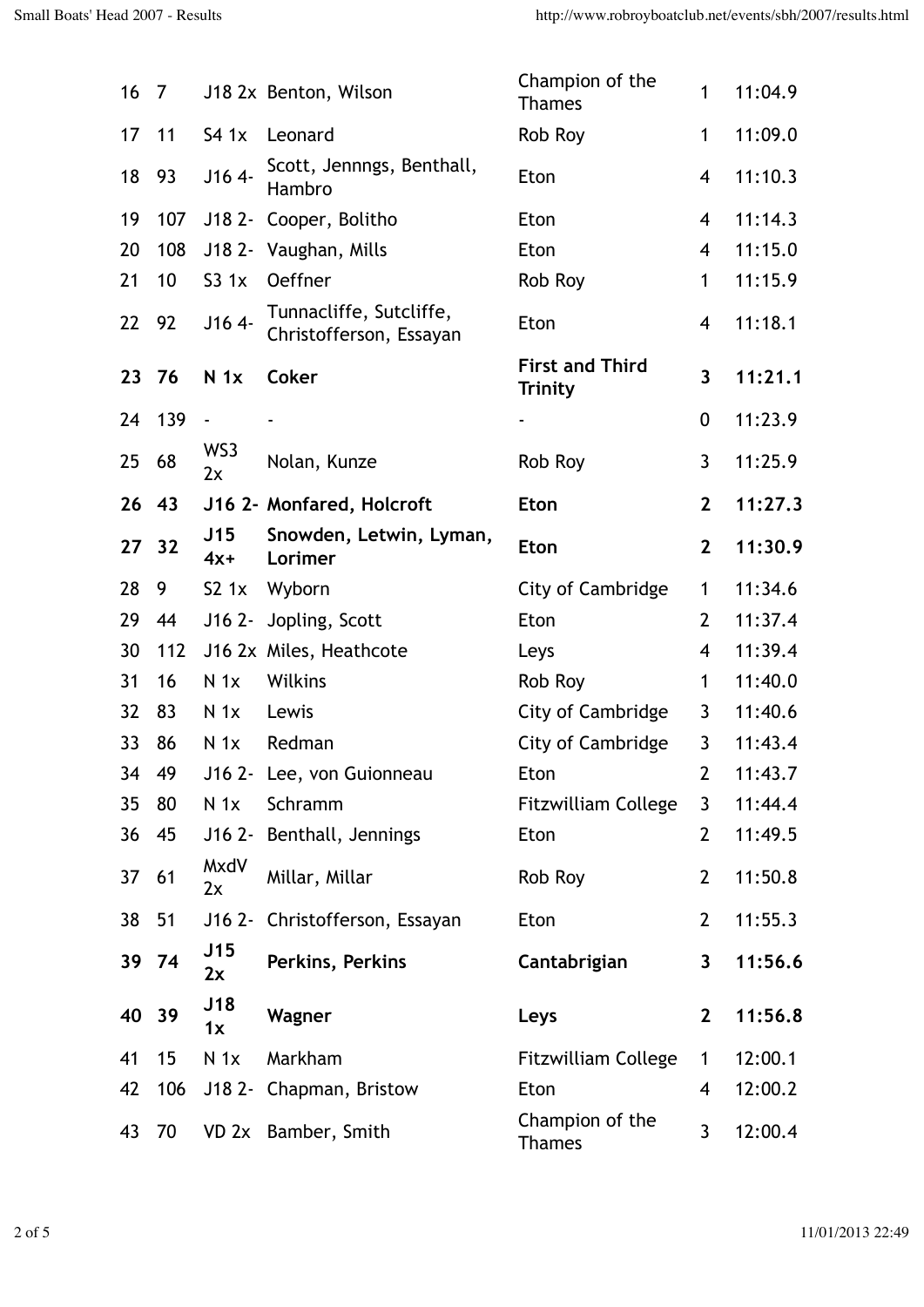| 44 96 |     | J15<br>$4x+$          | Matthias, Fahnestock,<br>Keyzar, May, Nicholson | Eton                             | 4              | 12:01.5 |
|-------|-----|-----------------------|-------------------------------------------------|----------------------------------|----------------|---------|
| 45    | 47  | $J162 -$              | Masters, Lawson                                 | Eton                             | $\overline{2}$ | 12:02.5 |
| 46    | 84  | N <sub>1x</sub>       | Garsed                                          | Clare                            | $\mathbf{3}$   | 12:03.3 |
| 47    | 33  | J15<br>$4x+$          | Jones, Horner, Gardner,<br>Grant, Camm          | Eton                             | $\overline{2}$ | 12:05.0 |
| 48    | 78  | N <sub>1x</sub>       | Kaye                                            | Cambridge '99                    | 3              | 12:08.0 |
| 49    | 82  | N <sub>1x</sub>       | Drury                                           | Rob Roy                          | 3              | 12:12.3 |
| 50    | 62  | J16<br>1x             | <b>Miles</b>                                    | Leys                             | $\mathbf{2}$   | 12:12.8 |
| 51    | 77  | N <sub>1x</sub>       | <b>Saunders</b>                                 | Rob Roy                          | $\mathbf{3}$   | 12:14.6 |
| 52    | 40  |                       | J18 1x Gunning                                  | Leys                             | $\overline{2}$ | 12:15.4 |
| 53    | 81  | N <sub>1x</sub>       | Anderson                                        | Rob Roy                          | $\overline{3}$ | 12:16.1 |
| 54    | 14  | WS3<br>1x             | Twitchett                                       | Champion of the<br><b>Thames</b> | 1              | 12:18.0 |
| 55    | 38  | WS <sub>2</sub><br>1x | <b>Twitchett</b>                                | Champion of the<br><b>Thames</b> | $\overline{2}$ | 12:18.6 |
| 56    | 91  | $J164+$               | Parham, Auer, McAlpine,<br>Albici, Nuzzo        | Eton                             | 4              | 12:20.1 |
| 57    | 12  |                       | VC 1x Bamber                                    | <b>Hornets</b>                   | 1              | 12:20.6 |
| 58    | 19  | $VD$ 1 $x$            | Millar                                          | Rob Roy                          | 1              | 12:20.8 |
| 59    | 50  |                       | J16 2- Clifton Brown, Markaham                  | Eton                             | $\overline{2}$ | 12:21.0 |
| 60    | 111 |                       | J18 2x Juergens, Millar                         | Leys                             | 4              | 12:22.4 |
| 61    | 54  | N <sub>2x</sub>       | Page, Van der Horst                             | Cambridge '99                    | $\overline{2}$ | 12:23.3 |
| 62    | 42  |                       | J16 2- Louloudis, Faire                         | Eton                             | $\overline{2}$ | 12:24.3 |
| 63    | 138 | N <sub>1x</sub>       | <b>Best</b>                                     | Rob Roy                          | $\mathbf{1}$   | 12:25.1 |
| 64    | 109 |                       | J18 2- Rocco, Scott                             | Eton                             | 4              | 12:25.9 |
| 65    | 79  | N <sub>1x</sub>       | Kerr Muir                                       | Clare                            | $\mathbf{3}$   | 12:27.3 |
| 66    | 113 | WS4<br>1x             | Rose                                            | Cambridge '99                    | 4              | 12:35.5 |
| 67    | 31  |                       | J18 2x Wan, Walker                              | Leys                             | $\overline{2}$ | 12:36.1 |
| 68    | 46  |                       | J16 2- Scott, Albici                            | Eton                             | $\overline{2}$ | 12:41.9 |
| 69    | 117 | J15<br>1x             | Lorimer                                         | Eton                             | 4              | 12:41.9 |
| 70    | 122 |                       | VF 2x Davey, Churcher                           | Deben                            | $\overline{4}$ | 12:43.6 |
| 71    | 114 | J18 1x Wan            |                                                 | Leys                             | 4              | 12:44.3 |
| 72    | 69  | WS2<br>1x             | <b>Blackford</b>                                | Cambridge '99                    | $\mathbf{3}$   | 12:44.5 |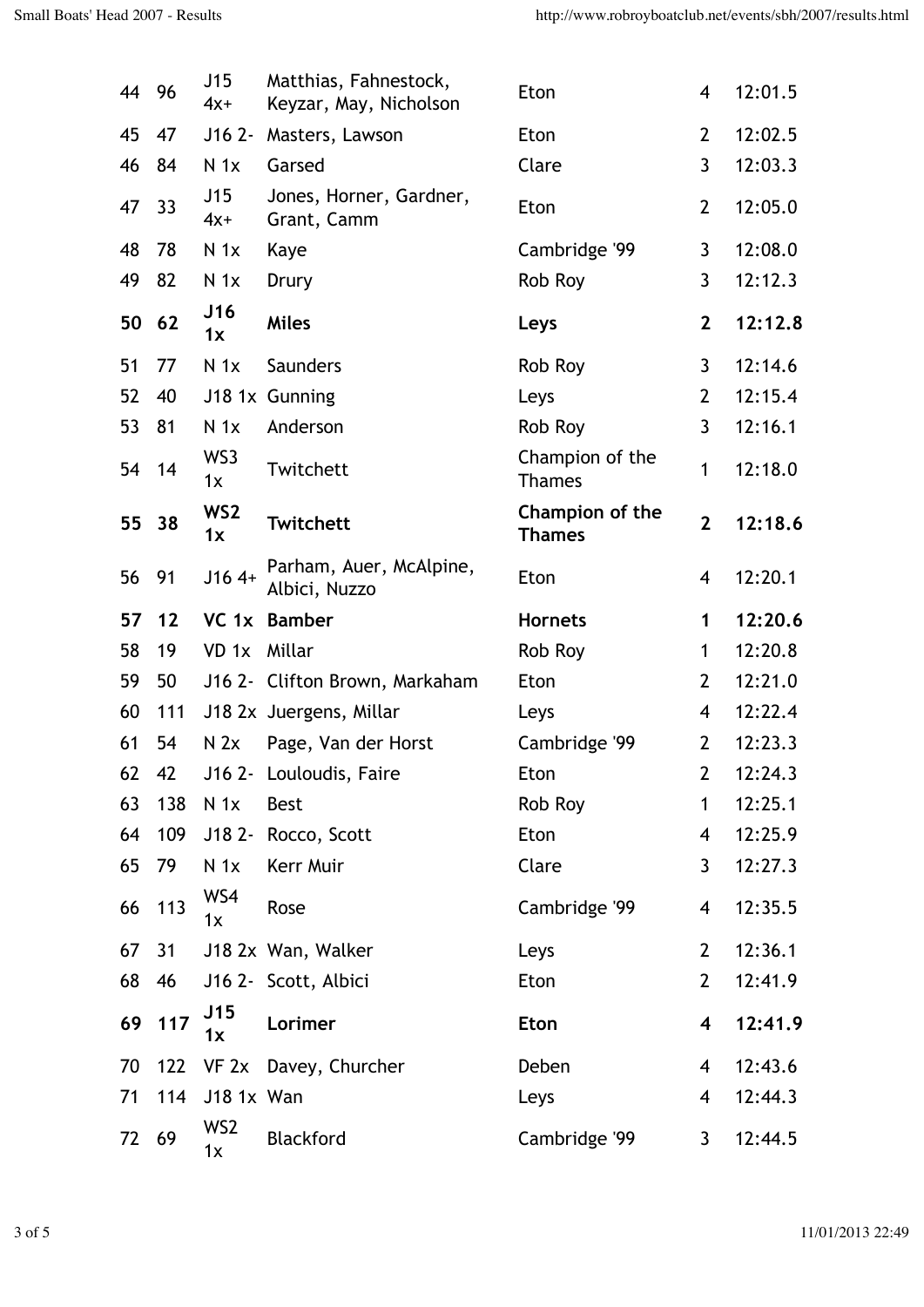| 73     | 85      | J18 1x Frazer        |                                               | Cantabrigian                     | 3              | 12:48.1 |
|--------|---------|----------------------|-----------------------------------------------|----------------------------------|----------------|---------|
| 74     | 13      | VC 1x                | Richardson                                    | Cantabrigian                     | 1              | 12:51.8 |
| 75     | 60      | VE 2x                | Hoskin, Jenner                                | X-press                          | $\overline{2}$ | 12:52.0 |
| 76     | 100     |                      | J15 2x Chenevix, Barakat                      | Eton                             | 4              | 12:57.3 |
| 77     | 63      |                      | J16 1x Heathcote                              | Leys                             | 2              | 12:59.7 |
| 78     | 72      | <b>MxdN</b><br>$2 -$ | Nicol, Metcalf                                | Simoco                           | 3              | 12:59.9 |
| 79     | 34      | J15<br>$4x+$         | Gibson, de Renzy, Chenevix,<br>Barakat, Grant | Eton                             | $\overline{2}$ | 13:01.5 |
| 80     | 64      | <b>WN 1x Rose</b>    |                                               | Cambridge '99                    | $\mathbf{2}$   | 13:03.6 |
| 81     | 21      | VG 1x Davies         |                                               | Rob Roy                          | $\mathbf{1}$   | 13:06.1 |
| 82     | 48      |                      | J16 2- Tunnacliffe, Auer                      | Eton                             | $\overline{2}$ | 13:08.4 |
| 83     | 37      | J18 2x Crilly,       |                                               | Cantabrigian                     | $\overline{2}$ | 13:10.3 |
| 84     | 65      |                      | VE 1x Churcher                                | <b>Deben</b>                     | $\overline{2}$ | 13:11.7 |
| 85     | 23      | WN 1x Isaacs         |                                               | Champion of the<br><b>Thames</b> | $\mathbf{1}$   | 13:13.6 |
| 86     | 22      |                      | WN 1x Cannon                                  | City of Cambridge                | $\mathbf{1}$   | 13:18.5 |
| 87     | 119     |                      | J15 1x Letwin                                 | Eton                             | 4              | 13:18.7 |
| 88     | 52      |                      | J16 2- Parham, Hambro                         | Eton                             | 2              | 13:21.4 |
| 89     | 25      | <b>WN</b><br>$4x+$   | Michie, McNamara, Cato,<br>Chubb, Sibble      | Clare                            | 1              | 13:22.1 |
| 90     | 36      | J15<br>$4x -$        | Hazell, Midgeley, Chapman,<br>Christy         | Champion of the<br><b>Thames</b> | $\overline{2}$ | 13:27.7 |
| 91     | 17      | N <sub>1x</sub>      | Jones                                         | Clare                            | 1              | 13:27.7 |
| 92     | 120     |                      | J15 1x Snowden                                | Eton                             | 4              | 13:28.4 |
| 93     | 20      | VE 1x                | Smith                                         | Champion of the<br><b>Thames</b> | $\mathbf{1}$   | 13:31.5 |
| 94     | 73      | <b>WJ18</b><br>2x    | Doggett, Juniper                              | Champion of the<br><b>Thames</b> | 3              | 13:33.0 |
| 95     | 24      | WN 1x Jones          |                                               | Clare                            | $\mathbf{1}$   | 13:40.9 |
| 96     | 97      | J15<br>$4x+$         | Hill, Singh-Brar, Wiley,<br>Campbell, Mather  | Eton                             | 4              | 13:47.1 |
| 97     | 115     |                      | J18 1x Walker                                 | Leys                             | 4              | 13:49.5 |
| 98     | 95      | <b>WN</b><br>$4x+$   | Davies, Phillips, Cassey,<br>Gejlsbjerg, Kaye | Cambridge '99                    | 4              | 13:55.4 |
| 99     | 121     | J15 1x Jones         |                                               | Eton                             | 4              | 13:57.4 |
| 100 55 |         |                      | J15 2x Mathias, Fahnestock                    | Eton                             | $\overline{2}$ | 14:00.1 |
|        | 101 123 |                      | J15 1x Horner                                 | Eton                             | 4              | 14:10.3 |